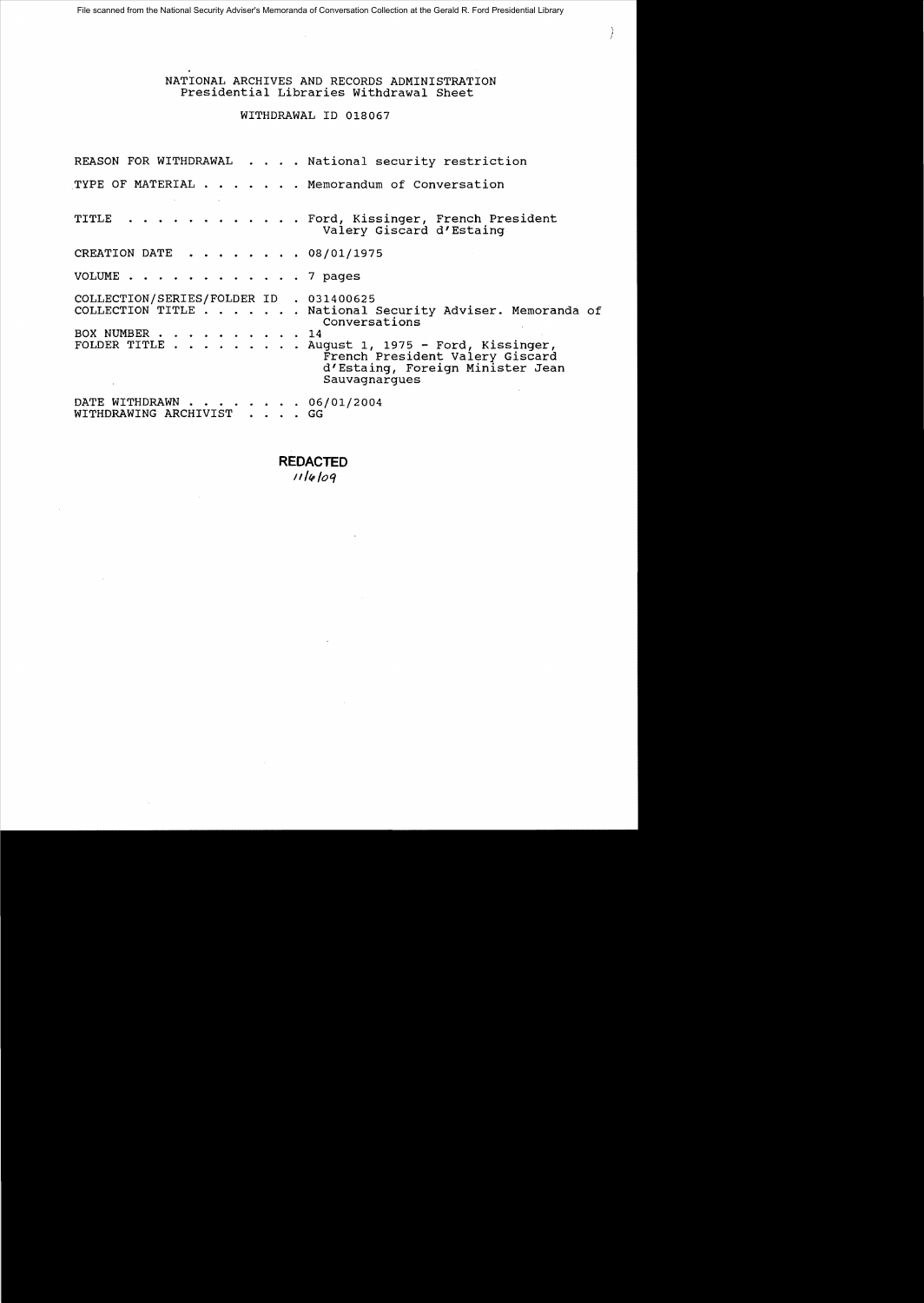MEMORANDUM

THE WHITE HOUSE

WASHINGTON

**DECLASSIFIED w/~portions exempted**<br>E.O. 12958 (as amended) **ILEO** 8.8 E.O. 12958 (as amend**ed) 8EG B.8**<br>E.O. 12958 (as amended) 8EG B.8<br>MR # *09-10-1:* 412 ~..ALt.J!JltoJ()....; f){)£~ 'P.;.JC!f,' OS()~ */lIb/oct* 

MEMORANDUM OF CONVERSATION By dal NARA, Date 12/3/09

PARTICIPANTS: The President

Valery Giscard d'Estaing, President of the French Republic Jean Sauvagnargues, Minister of Foreign Affairs

Claude Pierre-Brossolette, Secretary General of the Pre sidency of the Republic

Dr. Henry A. Kissinger, Secretary of State and Assistant to the President for National Security Affairs

Lt. General Brent Scowcroft, Deputy Assistant to the President for National Security Affairs

DATE AND TIME: Friday, August 1, 1975 1:30-2:35 p. m. [At luncheon]

PLACE: U.S. Embassy Residence Helsinki

SUBJECTS: Economic Policy/Cyprus; French Nuclear Programs; Energy

[There was informal discussion in the garden about the President's speech, Brezhnev's speech and health, and SALT. The group then proceeded to lunch. ]

Giscard: I am sorry about the leaks of yesterday's talks.

Kissinger: It makes it difficult for us. If a meeting is to be effective we must have a document first.

Giscard: I will tell the press we had a conversation and we agreed to stay in contact.



President: Schmidt didn't feel well at lunch.

SECRET/NODIS/XGDS

Henry A. Kissing CLASSIFIED BY\_ EXEMPT FROM GENERAL DECLASSIFICATION SCHEDULE OF EXPLUITIVE ORDER 11652 E WELL CATEGORY AUTOMETICALLY DECLASSIFIED ON Imp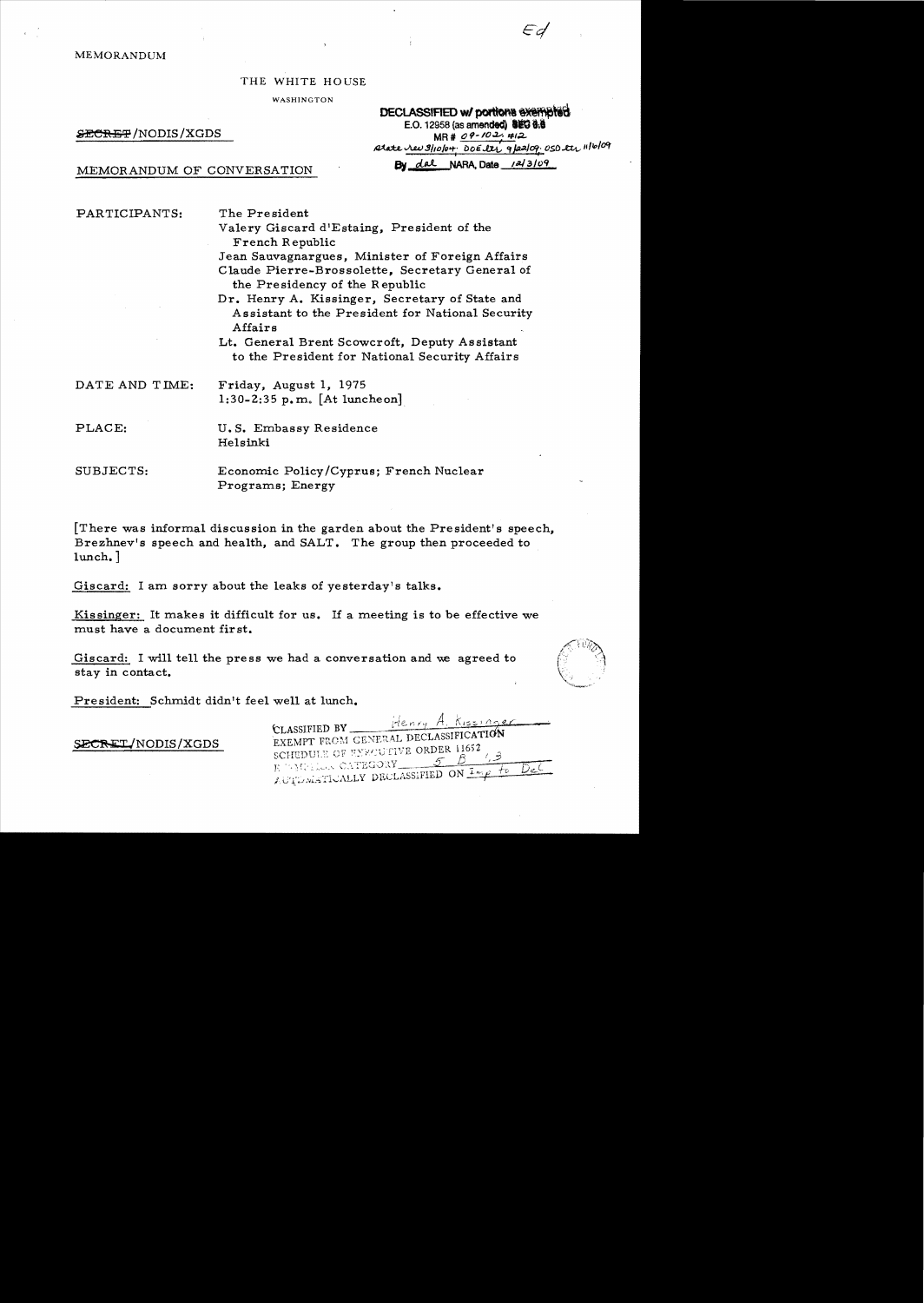### $\overline{\text{SECRBT}}$ /NODIS/XGDS -2-

Giscard: He has a slight health problem. It's a shame, he is such a fine man. He had a good clear view of the situation.

President: I was worried we got so involved in the Israeli and Portugal situations that Schmidt was unhappy we didn't get into economics.

Giscard: It's his big concern. Not that he's unconcerned about foreign affairs, but because the economy is so basic to industrial society. There is a crisis of the western world -- we see it in Greece, and Italy, Portugal and even in France. It is the most serious in 20 years. If we aren't active, the youth will leave us and go to a socialist corruption.

Kissinger: It is curious. In East Europe, the systems stay in power through bureaucracy, not ideas. Only in the west are the ideas still alive.

President: Are you planning any economic stimulants?

Giscard: Yes. We have started an important expansion of public spending. There is public investment in transport, building energy, and so on. There is some new tax relief to groups who will spend it; we will improve the financial position of consumer firms so they don't have to fire people. We will announce it in September in coordination with Germany. We will push others - - the Belgians and the Dutch, for example - - to *mov* e simultaneously. Of course the British situation is different.

President: I read that they seem to be getting some moderation in their wage demands.

Giscard: The key will be in November when the cost of living has continued to rise.

President: Britain is like New York City. The problems are unbelieveable. Lindsay started taking money from. capital programs for current operating expenses.

Kissinger: It is strange that Chicago has no problems at all.

Giscard: Is the mayor a Democrat?

President: Yes. He was Lindsay's comptroller.

## SECRET/NODIS/XGDS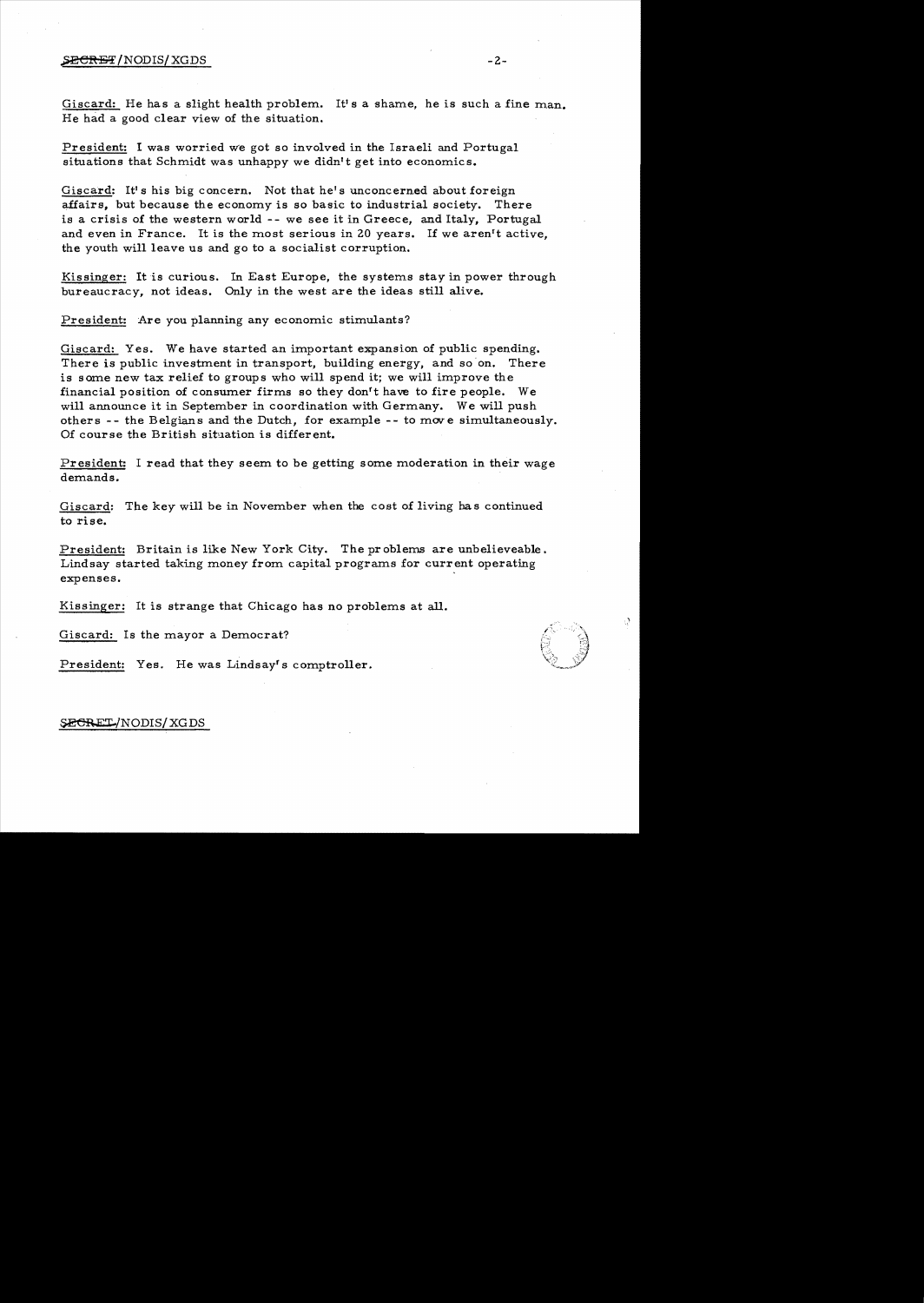## ${{\tt SEGRET}}/{{\tt NODIS}}/{{\tt XGDS}}$  -3-

Kissinger: [Tells a Mayor Beame joke].

President: Their pay policies are unbelieveable.

Giscard: I had breakfast with Karamanlis today. We are open to any suggestion for a European move which would help with the embargo. If there is no change I think it will be impossible to start any negotiation. The Greeks fear having the embargo lifted without any movement from the Turks.

President: Let me bring you up to date.

[Described the Congressional action to lift the embargo].

The Senate passed it again yesterday, but it is difficult to get it through the House because of the rules. We can't get anything until September. So we are in limbo.

Kissinger: No House move is possible until September 9. If the European appeal comes too soon, it will be dissipated. It would be the end of any appeal to both parties and to the U. S. to lift the embargo. Turkey might be able to respond to an appeal from you that they wouldn't to us. We have a list of concessions.

Giscard: Are they significant?

Kissinger: Not now. The airport opening, some refugee return, etc. They could be made to look so if Greece cooperates. Greece will accept a bizonal arrangement and 25 percent of the territory to the Turks. I Turkey has said they need 32 percent. So the difference comes down to 7 percent on territory. I think Greece will accept just short of 30 percent.

Giscard: They are Greek. It will be 27. 8 percent or nothing.

Kissinger: I think we shouldn't talk percentage, but what specific areas they want. The Greek portion of Famagusta, Morphou, etc.

Sauvagnargues: Yes. It is a question of what kind of territory.

Giscard: Yes. Like Morphou with an outlet to the sea.

Kissinger: If Ecevit were in, it would be settled quickly. He wants to use it now to break up the coalition.

#### SECRET/NODIS/XGDS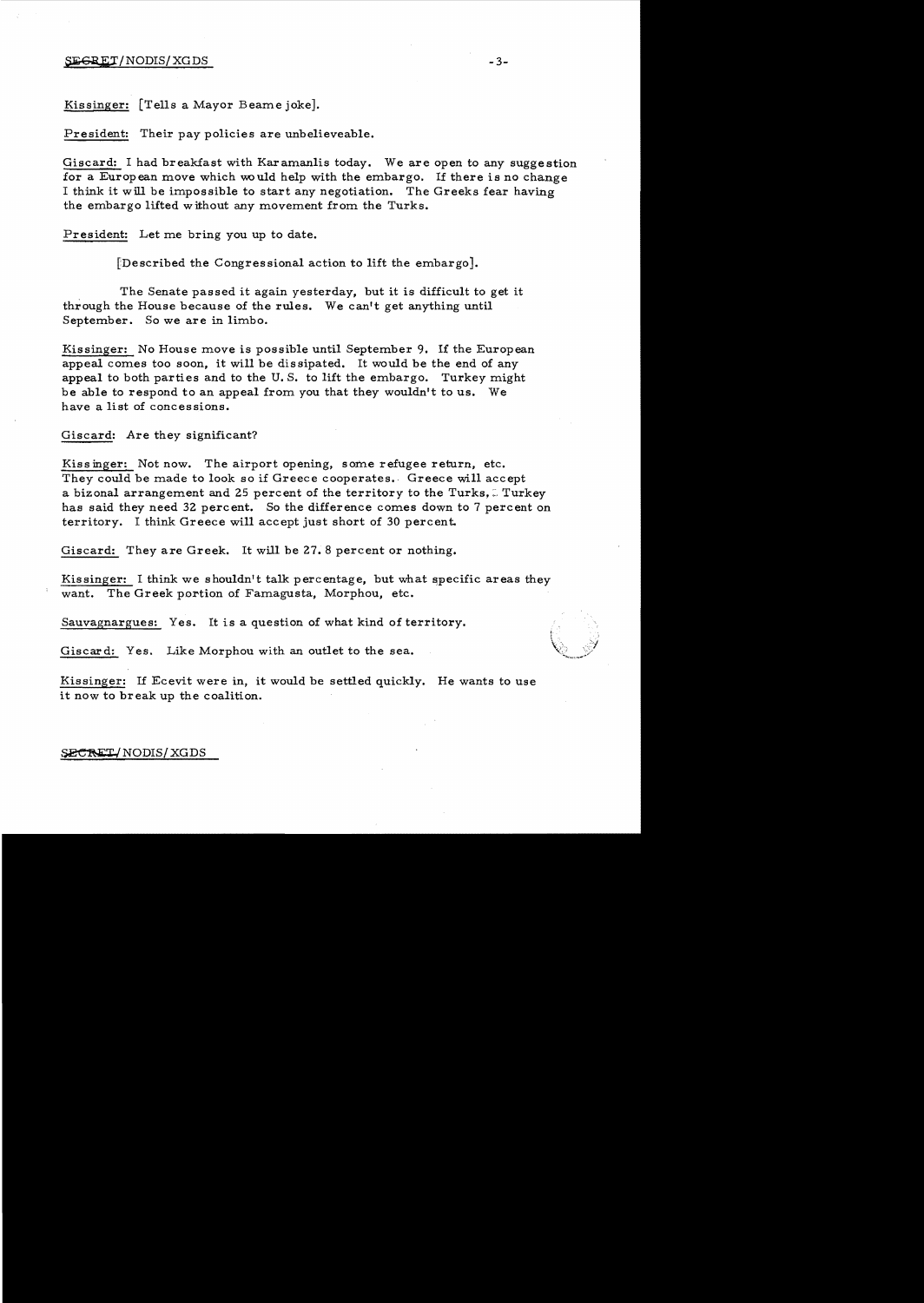#### $S$ ECRET/NODIS/XGDS  $-4-$

Giscard: If Demirel is clever enough he can show it as a success.

Kissinger: But he can't look weak.

The President: He can move more easily in response to a European appeal. rather than an American one.

Sauvagnargues: But how are we to make the position of the Nine more precise, to carry the weight with the Congress? It will be seen as implying the kind of settlement which would appeal to the parties. It is difficult.

Giscard: We would have to say it is a settlement according to certain principles, with vague wording. Then we could say we will help the parties to cooperate and call on the U.S. to lift the embargo as its contribution.

Sauvagnargues: Giscard said to Karamanlis that lifting the embargo would not necessarily resume arms deliveries.

Kissinger: But it would.

The President: [Describes the embargo and the types of aid. Also discusses the waiver authority. ]

Giscard: If we were Metternich we could use another tactic. Turkey wants us to sell large amounts of arms. We said no, because we wouldn't want to interfere vis -a-vis the Greeks, etc.

Kissinger: It would help with the Congress, if there were at least rumors.

The President: If the stories come from Europe it would help with the Congress **--** for aircraft, tank areas, etc.

Sauvagnargues: It would be delicate to manage, but it might be done.

Giscard: We will see what we can do. Another point.

The President: How is it going?

#### SECREP/NODIS/XGDS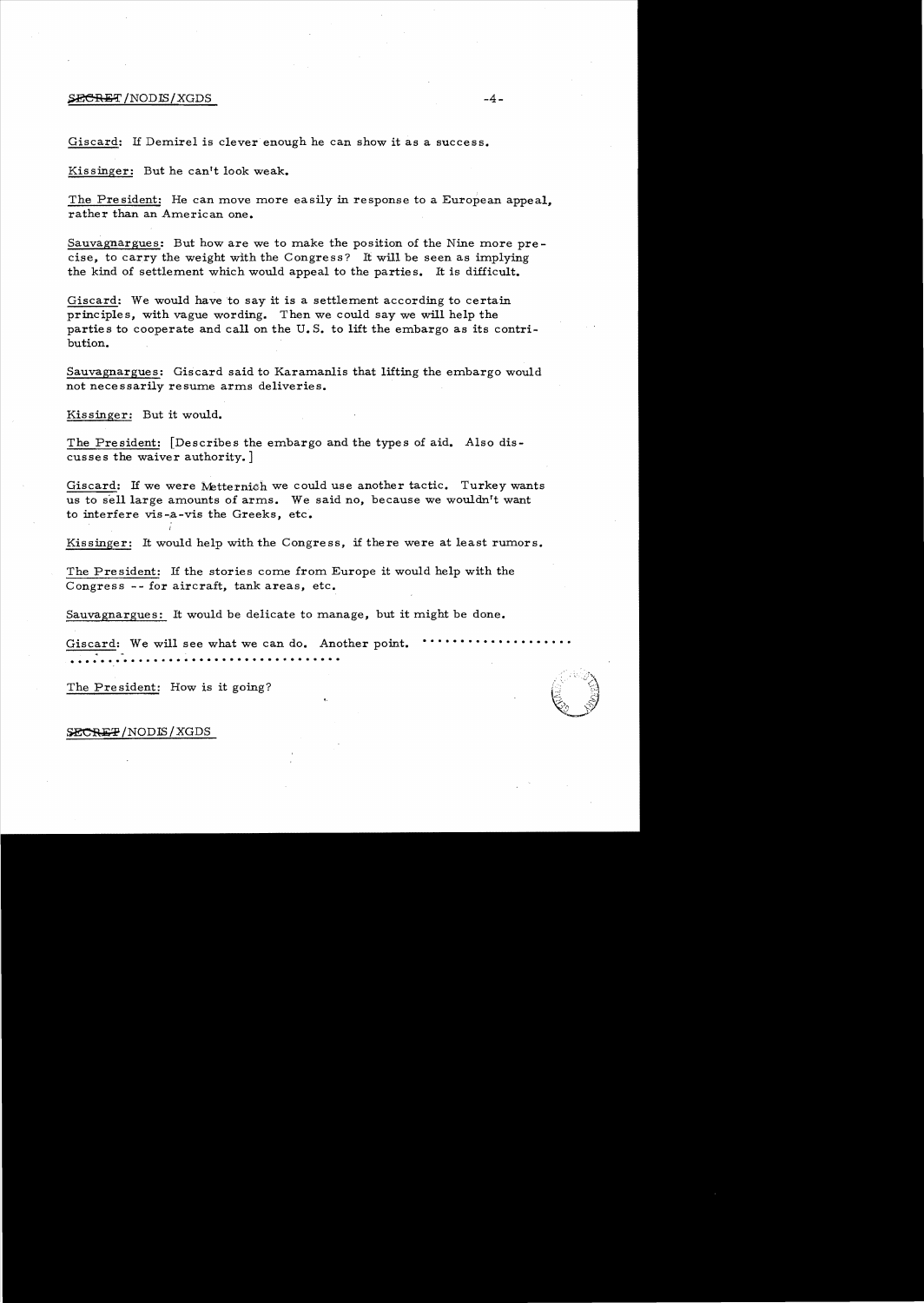#### $\texttt{SECREF}$  /NOD IS / XGDS  $-5-$

Giscard: Very slowly.

Kissinger: You should deal with Scowcroft. Defense is part of the problem.

Giscard: We are building submarines and MIRVs. If you could tell more to our people negatively, it would greatly help us to move ahead.

Kissinger: There is no doubt there is footdragging. If  $\ldots$ .

Giscard: There is also some question •••••••••••••••••••••• . . . . . .. . .

Thrre-Brossolette: There are areas **-- •••••••••••••••••••••••••••** where we are ahead.

Giscard: There is another problem with a sophisticated computer for our Atomic Energy Commission.

Kissinger: This is a difficult one. Right now the entire bureaucracy is against it and it would create massive problems for the President if he overrules them. It will look . . . .

Giscard: It isn't vital, but it is helpful. We could get along without it.

Sauvagnargues: But it is not nuclear weapons, just a computer.

Kissinger: But the Congress will give us a hard time. We maybe could do it in conjunction with a foreign policy success.

The President: If the Cyprus problem, the Middle East, or something works out, we could do it.

Kissinger: It should be before SALT or the Soviets would scream.

The President: We will get to it.

Giscard: A third point, about energy. Everyone is agreeing there should be a meeting of ten to agree on following process. Then a convocation of a full conference -- of  $27$  -- at the Foreign Minister level. We are drilling off our west coast for oil. Britain thinks they have a big find but I don't believe it. We have had thus far three commissions -- on oil, raw materials, and development. The financial end was to be handled as sub-groups of

## SEGRET/NODIS/XGDS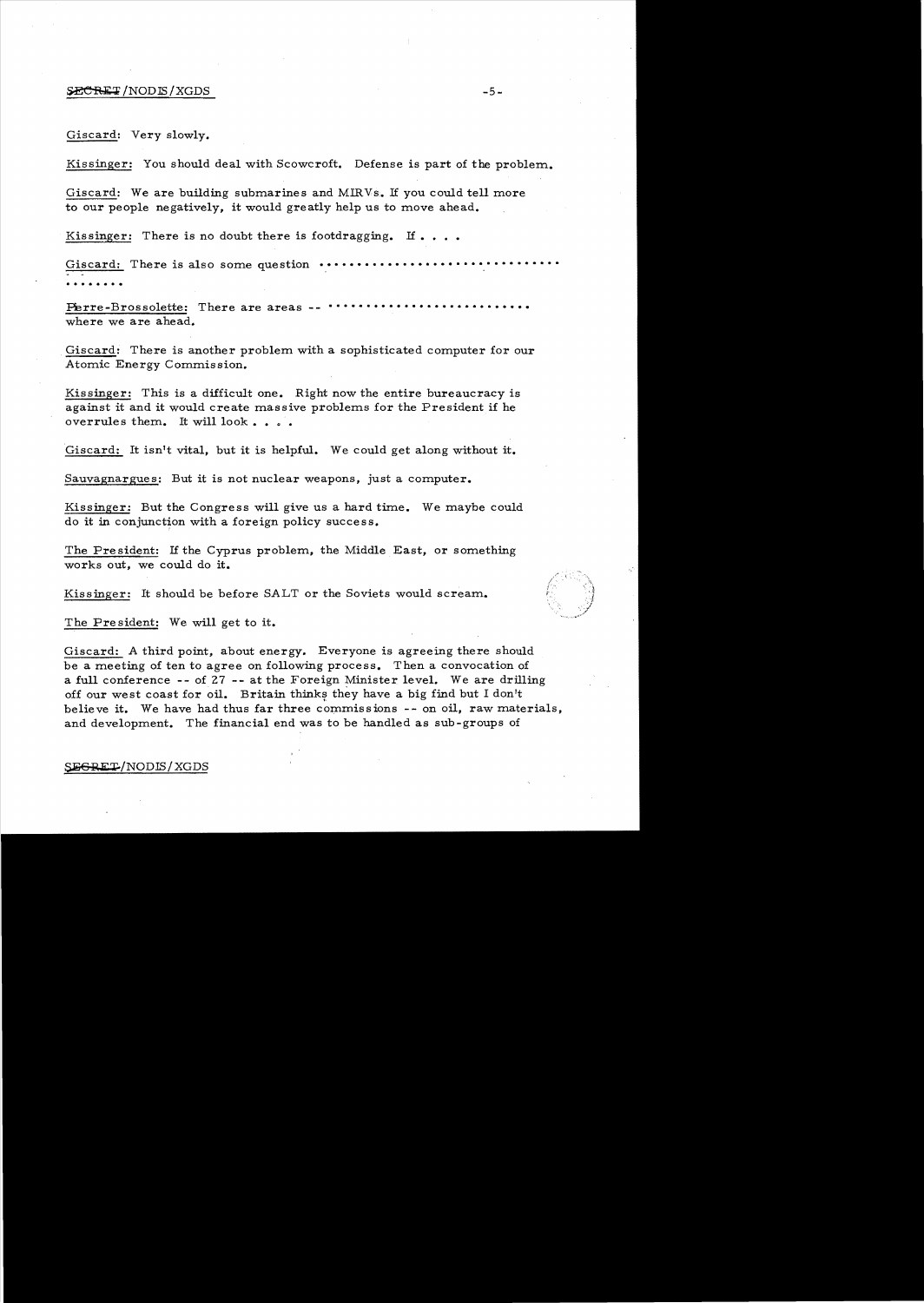### $\frac{1}{2}$   $\frac{1}{2}$   $\frac{1}{2}$   $\frac{1}{2}$   $\frac{1}{2}$   $\frac{1}{2}$   $\frac{1}{2}$   $\frac{1}{2}$   $\frac{1}{2}$   $\frac{1}{2}$   $\frac{1}{2}$   $\frac{1}{2}$   $\frac{1}{2}$   $\frac{1}{2}$   $\frac{1}{2}$   $\frac{1}{2}$   $\frac{1}{2}$   $\frac{1}{2}$   $\frac{1}{2}$   $\frac{1}{2}$   $\frac{1}{2}$   $\frac{1}{2}$

these. The Conference would reconvene to get the reports of the commissions. But Fahd and Saud came here ten days ago. They were very motivated. They wanted a consumer-producer meeting announced before the OPEC meeting to help hold the prices at least until early 1976. Maybe that is a little unrealistic but they seem to want to help. But they insisted on a fourth commission to deal with financial matters. We remonstrated, but they insisted -- in cooperation with the Algerians. They said they would pledge if there is a fourth comission to fight against price rise. We said we would be in touch to get the American reaction.

Kissinger: They have insisted to us on a fourth commission. Our people violently oppose it. First, for jurisdictional reasons; second because they feel it as a device by you to get monetary issues into a new forum, and third these issues are under discussion in IMF, etc. where we have weighted voting. In the fourth commis sion we would be killed. This is a valid point. Perhaps it could be restricted to issues related to the other three committees.

The President agrees that invitations should go out at the end of August. I think we need a meeting next week.

The Pre sident: I would like to know more about it.

Kissinger: These financial issues will be discussed. It is a question of whether we discuss them all together or within each committee.

Sauvagnargues: Perhaps we could restrict it to issues that are not being discussed in IMF, etc.

Kis singer: That would help.

Giscard: We have no intention of using it to shift the issues to a new forum.

Schmidt thinks we could be in an offensive stance in this fourth committee as we have some leverage here.

The President: If you had it spread among the three committees, you would get more diversity. It might be better to centralize it.

Kissinger: I think we can manage in a week or so. Can we get back to you?

# SECRET/NODIS/XGDS